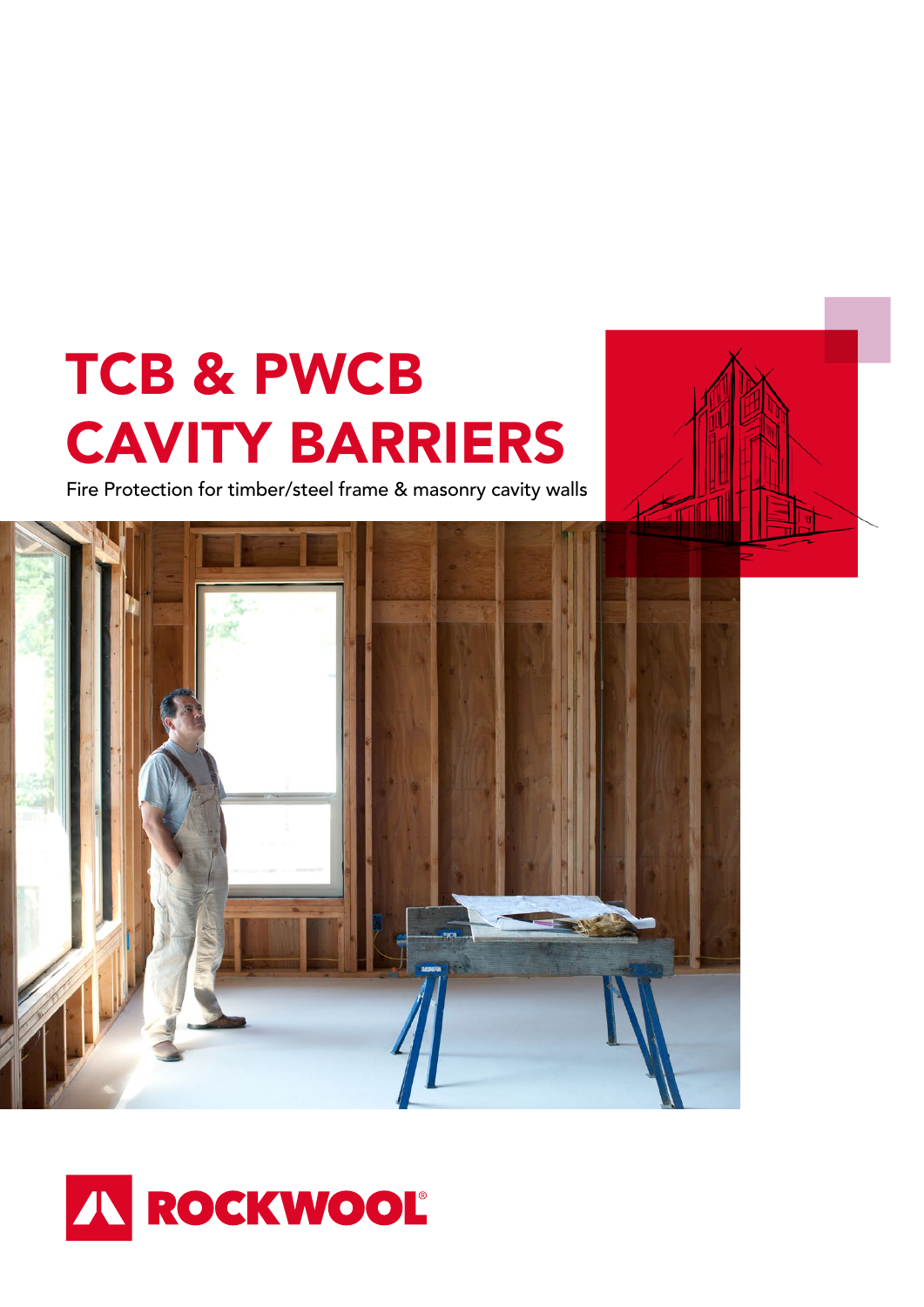# TCB & PWCB CAVITY BARRIERS

Preventing fire spreading through concealed voids is essential for improving safety and property protection.

One of the best ways to achieve this is to correctly specify and install cavity barriers.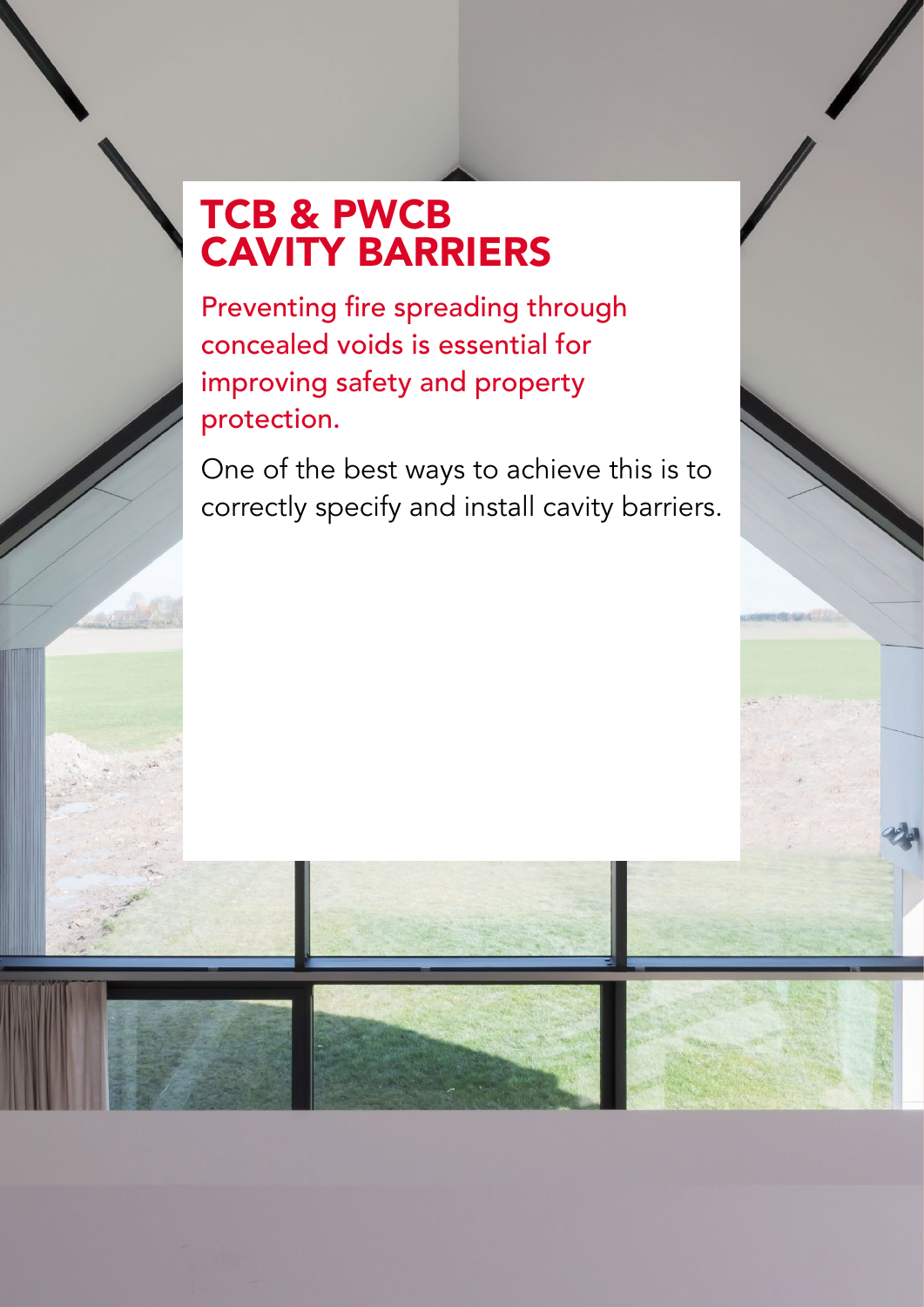

- Fire resistance up to 60 minutes (EI)
- Reduce acoustic flanking transmission
- Improves air leakage & heat loss
- Unaffected by building movement
- Suitable for vertical and horizontal applications
- Site durable & weather protected

# **Description**

ROCKWOOL TCB & PWCB cavity barriers are manufactured from non-combustible stone wool, encapsulated within a resilient polythene sleeve which eliminates the need for weather protection during installation. The sleeves are also colour-coded to differentiate between the two products, TCB's being red and PWCB's white.

# Applications

ROCKWOOL TCB & PWCB Cavity barriers can be used in both vertical and horizontal applications, providing an effective fire, acoustic and thermal barrier within external wall cavities and separating party walls.

All ROCKWOOL Cavity barriers are 1200mm long and are designed to be compression fitted within the cavity (min 10mm-15mm compression). The barriers do not rely on the polythene flanges to hold them in place in the event of a fire. It is essential that the correct cavity barrier size is specified to suit the as-built cavity width. TCB & PWCB cavity barriers are available in a range of thicknesses to suit cavity widths (refer to the tables at the end of the data sheet for more information).

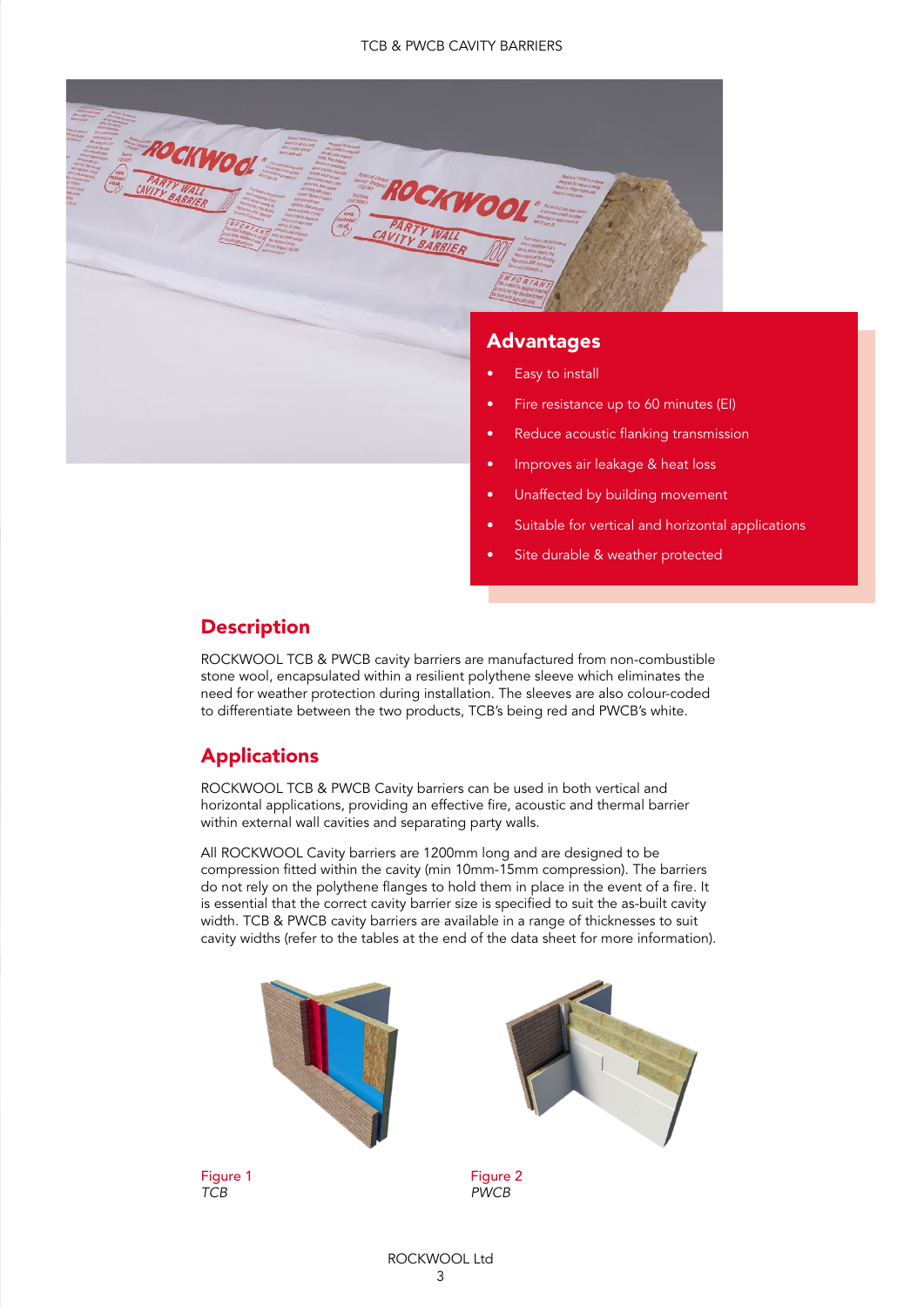# **Performance**

#### Fire performance

The use of ROCKWOOL Cavity Barriers satisfies the requirements of:

- Approved Document B (Domestic) B3 Section 6: Concealed spaces (Cavities)
- Approved Document B (Non-domestic) B3 Section 9: Concealed spaces (Cavities)
- Scottish Technical Handbook Section 2 Fire Section 2.4: Cavities
- NI Technical Booklet E Section 3: Provision of cavity barriers.

#### Fire performance – BS 476: Part 20: 1987 (TCB & PWCB)

| Cavity width (mm) | PWCB size (mm) | Fire resistance per construction    |
|-------------------|----------------|-------------------------------------|
| 50-55             | 200x65         | 60min integrity<br>60min insulation |
| 75-80             | 200x90         | 60min integrity<br>60min insulation |
| 90-100            | 200x110        | 60min integrity<br>60min insulation |
| 101-110           | 200x120        | 60min integrity<br>60min insulation |
| 111-120           | 200x130        | 60min integrity<br>60min insulation |
| 121-130           | 200x140        | 60min integrity<br>60min insulation |
| 131-140           | 200x150        | 60min integrity<br>60min insulation |
| 141-150           | 200x160        | 60min integrity<br>60min insulation |

Table 2 **TCB** 

Table 1 PWCB

|                   | Fire resistance per construction |                                     |                                     |
|-------------------|----------------------------------|-------------------------------------|-------------------------------------|
| Cavity width (mm) | TCB size (mm)                    | Timber to timber                    | Masonry to masonry                  |
| $50 - 55$         | 65x65                            | 30min integrity<br>30min insulation | 60min integrity<br>30min insulation |
| $56 - 65$         | 75x75                            | 60min integrity<br>30min insulation | 60min integrity<br>30min insulation |
| 75 - 80           | 90x90                            | 60min integrity<br>30min insulation | 60min integrity<br>60min insulation |
| $90 - 100$        | 110x110                          | 60min integrity<br>60min insulation | 60min integrity<br>60min insulation |
| $101 - 110$       | 120x120                          | 60min integrity<br>60min insulation | 60min integrity<br>60min insulation |
| 111 - 120         | 130x130                          | 60min integrity<br>60min insulation | 60min integrity<br>60min insulation |
| 121 - 130         | 140x140                          | 60min integrity<br>60min insulation | 60min integrity<br>60min insulation |
| 131 - 140         | 150x150                          | 60min integrity<br>60min insulation | 60min integrity<br>60min insulation |
| 141 - 150         | 160x160                          | 60min integrity<br>60min insulation | 60min integrity<br>60min insulation |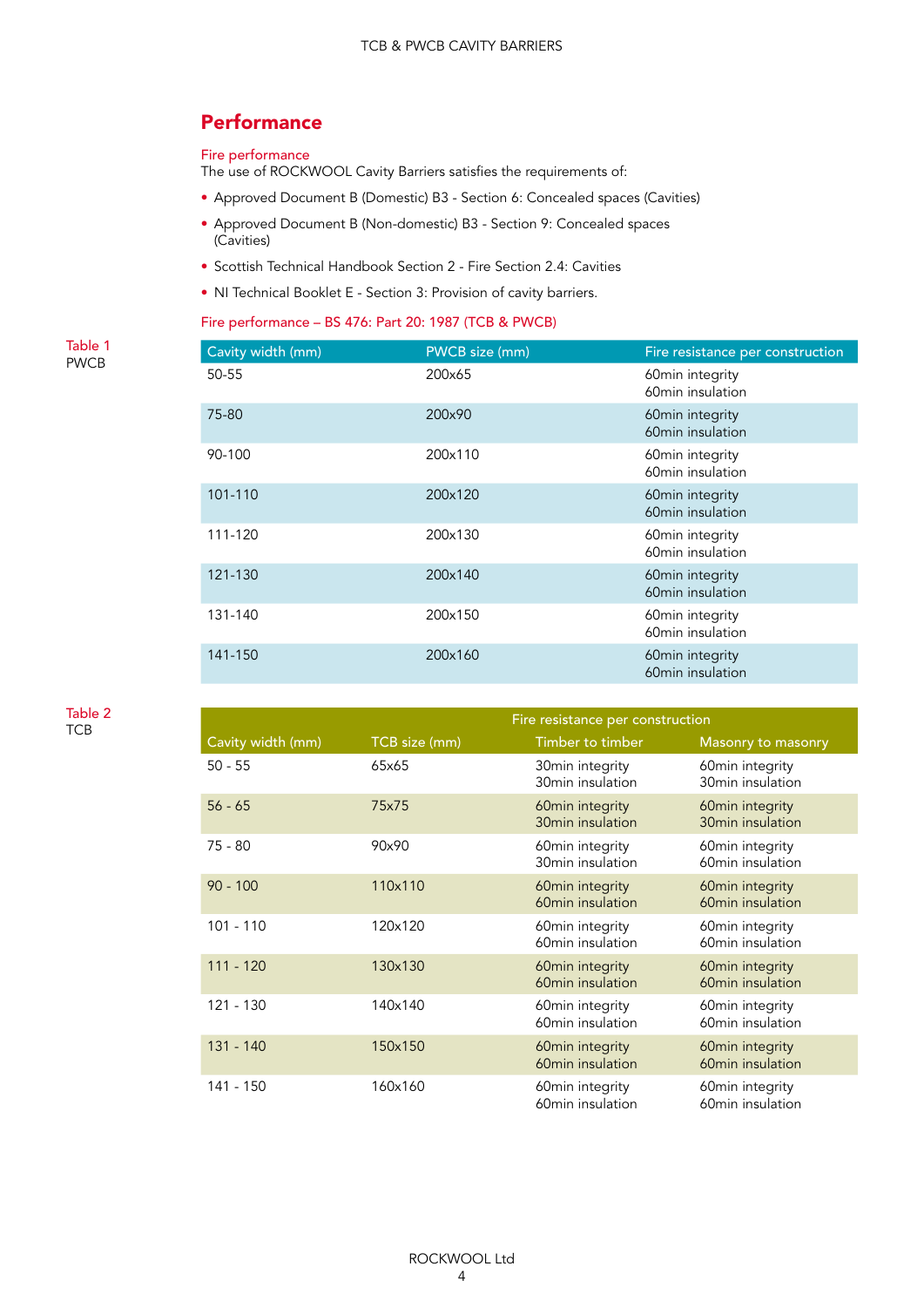#### Fire performance - BS EN 1366-4: 2006 +A1 2010 (TCB only)

Fire performance

#### Table 3 Wall Table 4 Floor Cavity size (mm) TCB range (mm) Masonry to masonry (mins) Masonry to steel (mins) Masonry to timber (mins) Masonry to **ROCKWOOL** (100Kg/m<sup>3</sup>) (mins) 50-285 Min: 65x65 Max: 300x150 Integrity: 60 Insulation: 30 Integrity: 180 Insulation: 30 Integrity: 60 Insulation: 60 Integrity: 120 Insulation: 20 Cavity size (mm) TCB range (mm) Masonry to masonry (mins) Masonry to steel (mins) Masonry to timber (mins) 50-285 Min: 65x65 Max: 300x150 Integrity: 120 Insulation: 90 Integrity: 120 Insulation: 20 Integrity: 60 Insulation: 20

PWCB cavity barrier - All ROCKWOOL PWCB's are 200mm wide, and are specifically designed for use at party wall/external wall cavity junctions. PWCB's also achieve the requirements for fire safety, acoustic flanking and thermal bypass in one single product.

Thermal: party wall thermal bypass - PWCB meets the requirements for an effective party wall perimeter edge seal, by restricting air flow around the exposed edges of party wall cavities.

Fire: acts as an effective cavity barrier - PWCB is non-combustible and exceeds minimum fire resistance requirements for cavity barriers as set out within the Building Regulations.

Acoustic - ROCKWOOL PWCB provides an excellent acoustic absorber by reducing flanking transmission between adjoining properties, (as required by Approved Document E and Robust details).

If installed correctly, ROCKWOOL PWCB will help minimise the thermal party wall bypass effect, by restricting air leakage and heat loss between the party wall cavity and the external cavity.

Thermal bypass effect - Approved Documents L1A & L2 A of England and Wales's Building Regulations and Section 6 of Scotland's Building standards (domestic), have recognised that considerable heat loss can occur where party wall cavities interface with external cavity walls. A key feature of a SAP calculation is that Building Regulations now assign a U-value of 0.5 W/m2K to be taken for a separating party wall cavity unless specific action is taken to improve its performance.

Ways to limit heat Loss - Perimeter edge sealing only: Thermal regulations allow a U-value of 0.20W/m<sup>2</sup>K to be claimed when effective perimeter edge sealing is used around all exposed edges of the party wall.

Perimeter edge sealing plus fully filling the party wall cavity - A U-value of zero can be claimed if the party wall cavity is fully filled with appropriate mineral wool insulation, and effective perimeter edge sealing is provided around all exposed edges.

#### Table 5

| Cavity type in party wall                        | U-value claim for SAP   |
|--------------------------------------------------|-------------------------|
| Unfilled cavity with no effective edge sealing   | $0.5 W/m^2K$            |
| Unfilled cavity with effective edge sealing only | 0.20 W/m <sup>2</sup> K |
| Fully filled cavity and effective edge sealing   | 0.00 W/m <sup>2</sup> K |

#### Acoustic performance

ROCKWOOL TCB & PWCB Cavity Barriers comply with the generic description for cavity closers to prevent flanking noise transmission, along concealed cavities in both external and separating walls.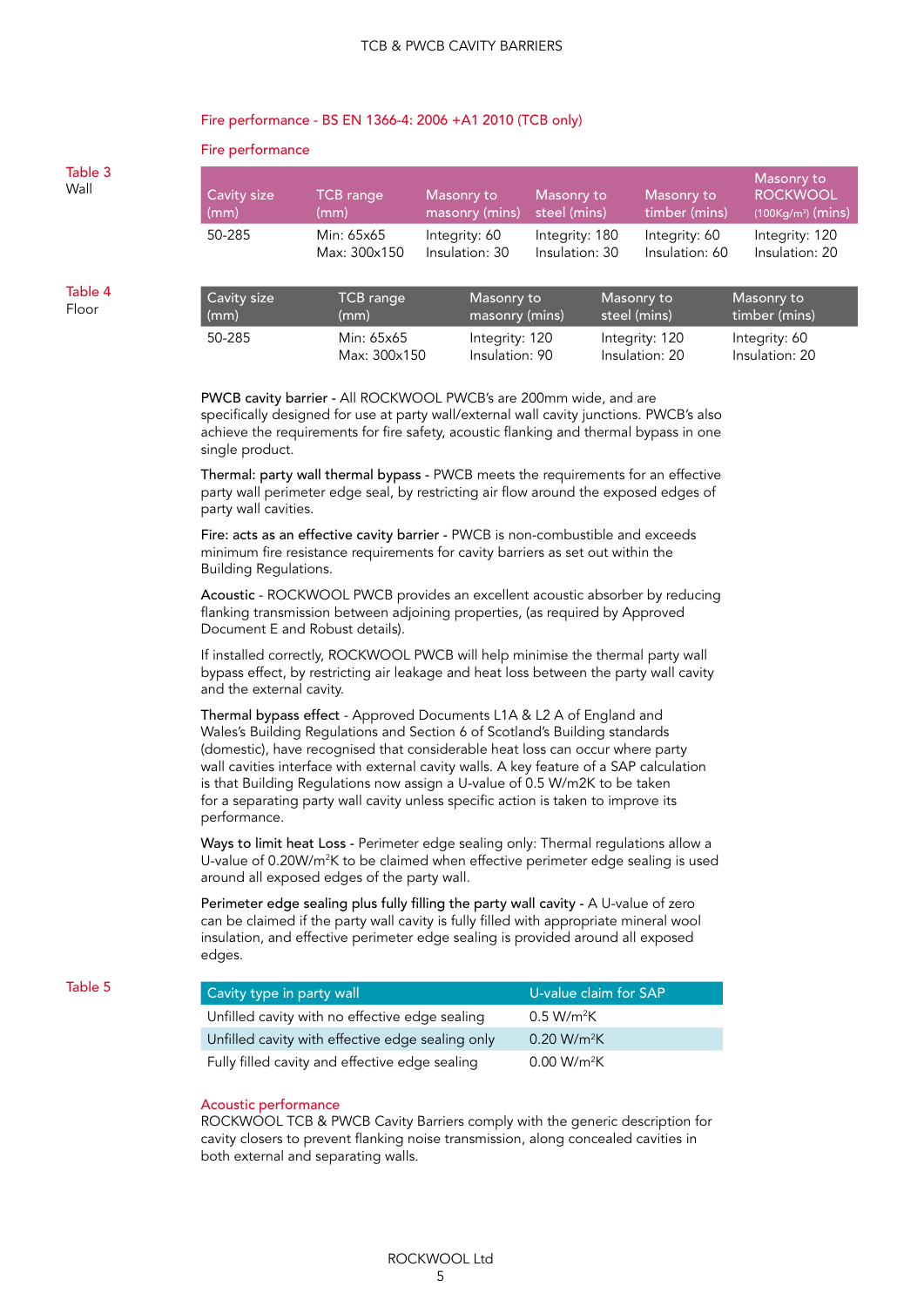# Technical information

#### Standards and approvals

TCB & PWCB Cavity Barriers have been tested and assessed BS476: Part 20: 1987 and can achieve a fire resistance rating of up to 60 minutes (EI).

TCB Cavity Barriers have been tested to BS EN 1366-4: 2006 +A1 2010 using the general principles of BS EN 1363-1:2012 achieving a fire resistance rating of up to 60 minutes (EI).

TCB & PWCB Cavity Barriers are manufactured using non-combustible stone wool which is classified A1 in accordance with BS EN 13501-1: 2007 +A1 2009.

TCB Cavity Barriers are third party approved for performance and quality by the Loss Prevention Council Certification Board (LPCB) and are listed in their Fire and Security 'Red Book' – certificate no: 022b (3).

#### Product information

| Property               | Description                               |
|------------------------|-------------------------------------------|
| Length                 | 1200 <sub>mm</sub>                        |
| Width                  | TCB - Up to 150mm<br>$PWCB - 200mm$       |
| Thickness              | $TCB - Up to 300mm$<br>PWCB - Up to 160mm |
| <b>Cavity Sizes</b>    | TCB - Up to 285mm<br>PWCB - Up to 150mm   |
| Reaction to Fire       | Euroclass A1 (ROCKWOOL Core)              |
| <b>Fire Resistance</b> | 60 minutes (EI)                           |

# Installation

All joints between adjacent cavity barriers and intersections should be closely butted to ensure that a continuous fire seal is maintained.

In vertical applications, both flanges of the Cavity Barrier can be fixed to the inner leaf at 150mm centres, using staples or clout nails prior to compression fitting by outer cavity wall.

In horizontal applications, only the top flange of the polythene sleeve should be fixed.

#### Fully filled cavities in external walls

Where the external wall cavity is fully filled external cavity barriers are generally not required in the outer wall.

#### Partially filled cavities in external walls

Where partial fill insulation is used in the external wall, the insulation should be cut back to permit the cavity barrier to be compression fitted between the inner and outer leaves. The head of the cavity wall should be closed at eaves level with the ROCKWOOL TCB Cavity Barrier.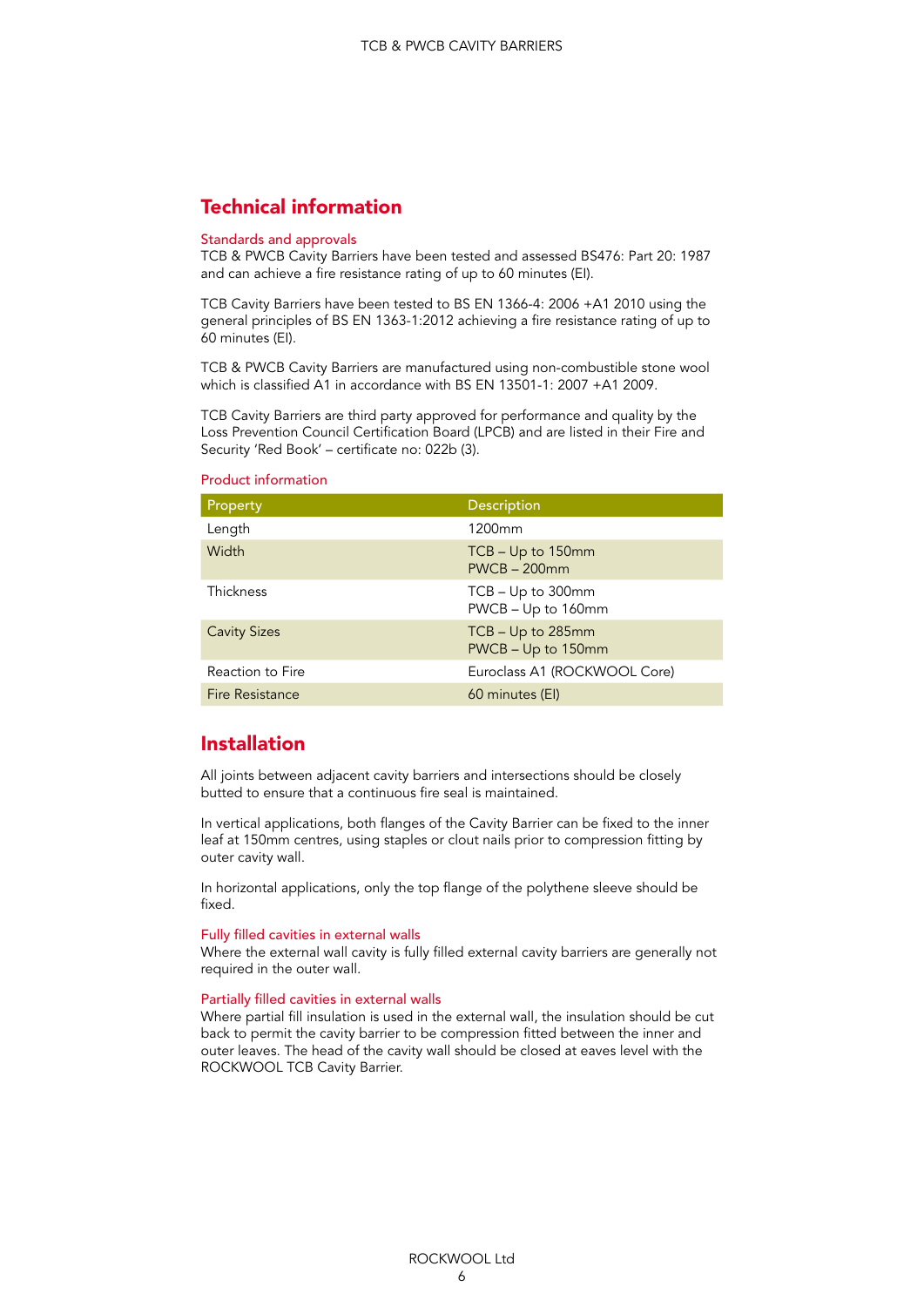# Specification clauses

ROCKWOOL TCB & PWCB Cavity Barriers are associated with the following NBS clauses:

F30 Accessories/sundry items for brick/block/stone walling

• 180 Cavity Closers

K10 Gypsum board dry linings/partitions/ceilings

• 530 Cavity barriers within partitions/wall linings

P10 Sundry insulation/proofing work

• 420 Sleeved mineral wool small cavity barriers

# **Disclaimers**

This product should only be utilised for applications as outlined in the relevant ROCKWOOL product datasheet and in accordance with the relevant ROCKWOOL Fire Resistance Testing. Additionally, the product must be installed in accordance with the current ROCKWOOL guidelines. For further information please visit www.rockwool.co.uk or contact our Technical Solutions Team on 01656 868490.

# Supporting information

For further information relating to any aspect of the FirePro range, please refer to the applicable ROCKWOOL standard details at www.rockwool.co.uk or contact the ROCKWOOL technical solution team on 01656 868490 or technical.solutions@rockwool.co.uk.

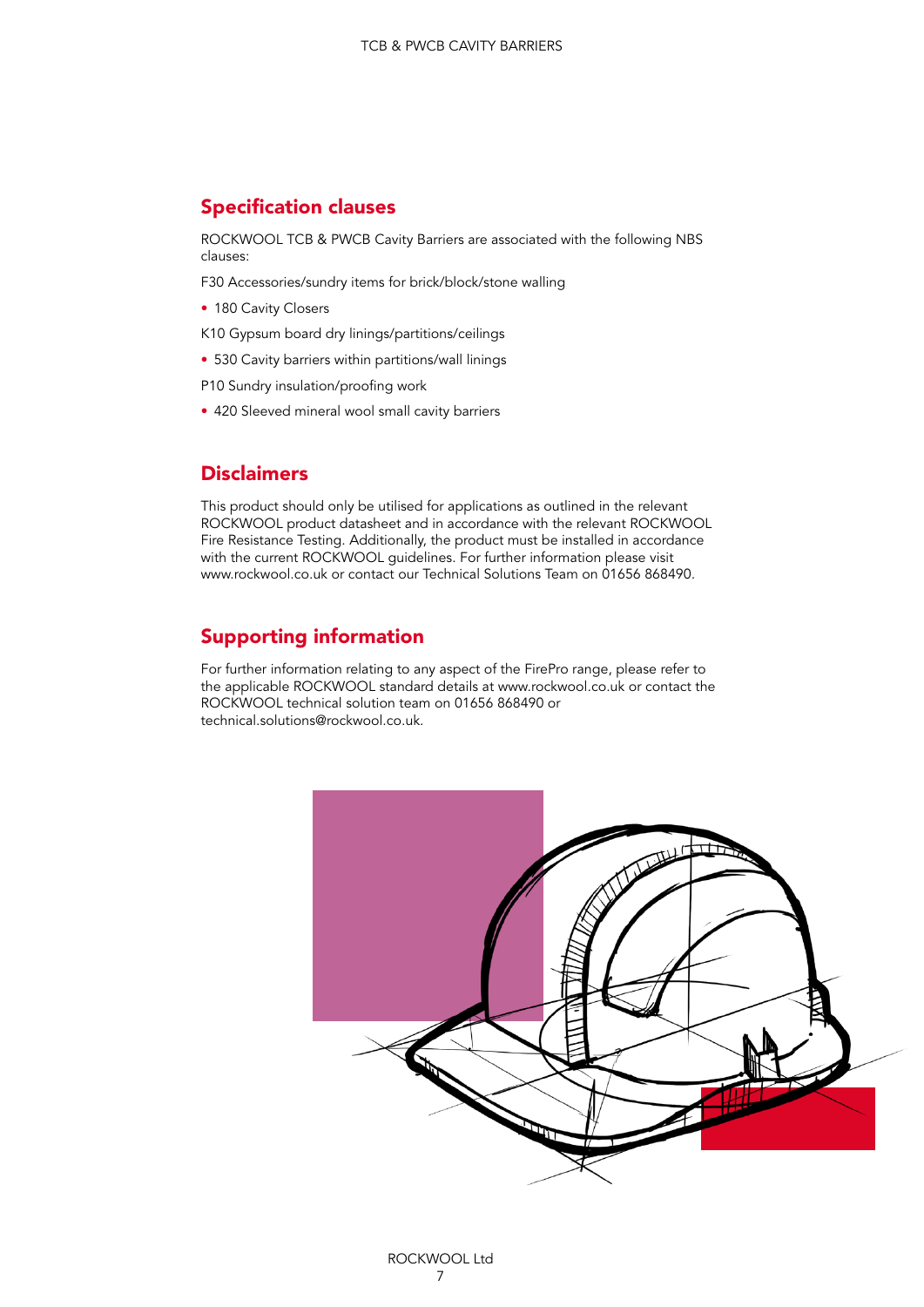# **Sustainability**

As an environmentally conscious company, ROCKWOOL promotes the sustainable production and use of insulation and is committed to a continuous process of environmental improvement.

All ROCKWOOL products provide outstanding thermal protection as well as four added benefits:

**Fire resistance** Acoustic comfort Sustainable materials **Durability** 

# Health & Safety

The safety of ROCKWOOL stone wool is confirmed by current UK and Republic of Ireland health & safety regulations and EU directive 97/69/EC:ROCKWOOL fibres are not classified as a possible human carcinogen.

A Material Safety Data Sheet is available and can be downloaded from www.rockwool.co.uk to assist in the preparation of risk assessments, as required by the Control of Substances Hazardous to Health Regulations (COSHH).

#### Environment

Made from a renewable and plentiful naturally occurring resource, ROCKWOOL insulation saves fuel costs and energy in use and relies on trapped air for its thermal properties.

ROCKWOOL insulation does not contain (and has never contained) gases that have ozone depletion potential (ODP) or global warming potential (GWP).

ROCKWOOL is approximately 97% recyclable. For waste ROCKWOOL material that may be generated during installation or at end of life, we are happy to discuss the individual requirements of contractors and users considering returning these materials to our factory for recycling.



#### Interested?

For further information, contact the Technical Solutions Team on 01656 868490 or email technical.solutions@rockwool.co.uk

Visit www.rockwool.co.uk to view our complete range of products and services. *Copyright ROCKWOOL September 2018.*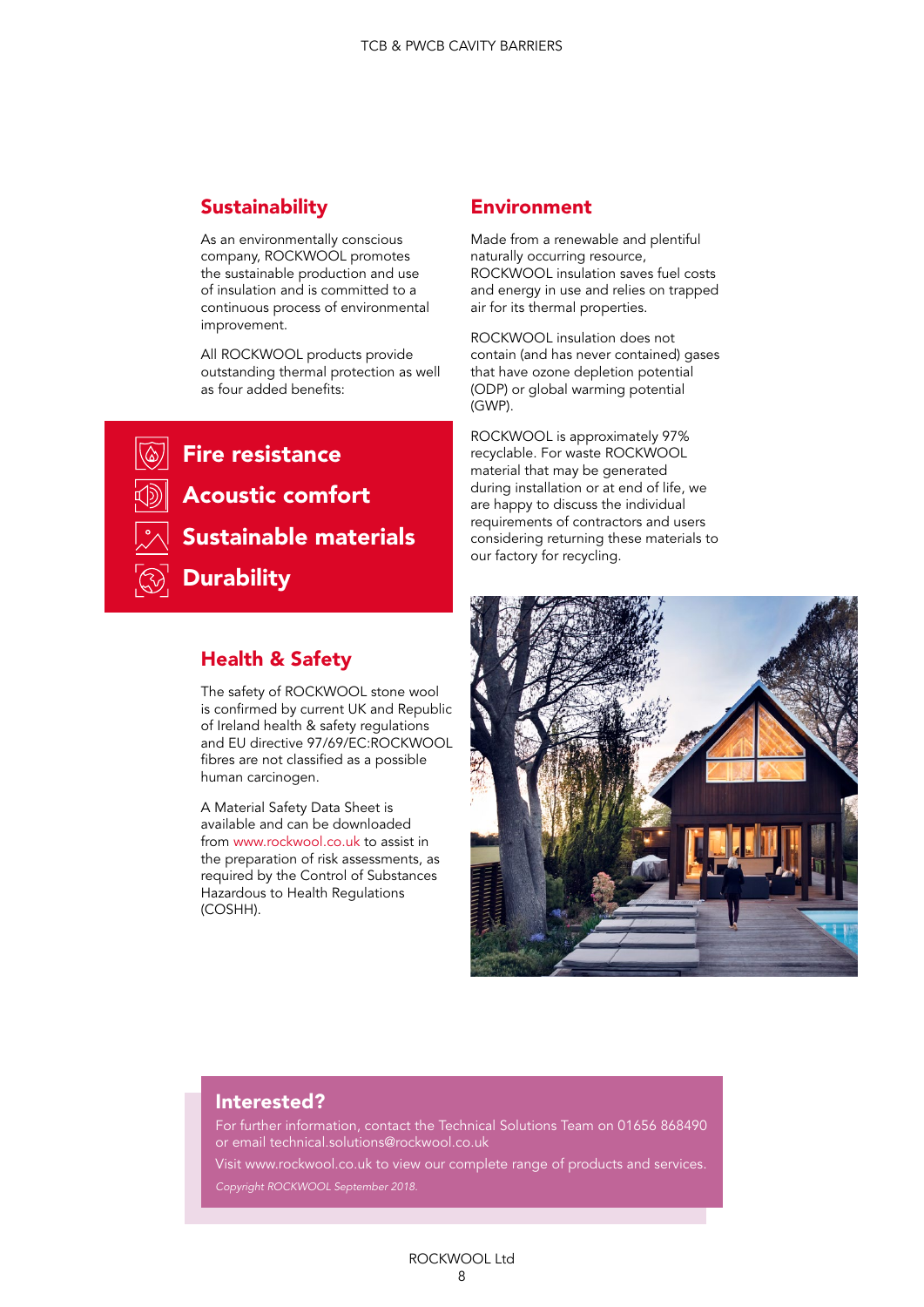#### The ROCKWOOL Trademark

ROCKWOOL® - our trademark

The ROCKWOOL trademark was initially registered in Denmark as a logo mark back in 1936. In 1937, it was accompanied with a word mark registration; a registration which is now extended to more than 60 countries around the word.

The ROCKWOOL trademark is one of the largest assets in the ROCKWOOL Group, and thus well protected and defended by us throughout the world.

If you require permission to use the ROCKWOOL logo for your business, advertising or promotion. You must apply for a Trade Mark Usage Agreement. To apply, write to:

marketcom@rockwool.com.

#### **Trademarks**

The following are registered trademarks of the ROCKWOOL Group:

ROCKWOOL®

ROCKCLOSE®

RAINSCREEN DUO SLAB®

**HARDROCK®** 

ROCKFLOOR®

FLEXI®

BEAMCLAD®

FIREPRO®

#### Disclaimer

ROCKWOOL Limited reserves the right to alter or amend the specification of products without notice as our policy is one of constant improvement. The information contained in this brochure is believed to be correct at the date of publication. Whilst ROCKWOOL will endeavour to keep its publications up to date, readers will appreciate that between publications there may be pertinent changes in the law, or other developments affecting the accuracy of the information contained in this brochure. The applications referred to within the brochure do not necessarily represent an exhaustive list of applications. ROCKWOOL Limited does not accept responsibility for the consequences of using ROCKWOOL in applications different from those described within this brochure. Expert advice should be sought where such different applications are contemplated, or where the extent of any listed application is in doubt.

© ROCKWOOL 2018. All rights reserved.

#### Photography and Illustrations

The product illustrations are the property of ROCKWOOL ltd and have been created for indicative purposes only.

Unless indicated below, the photography and illustrations used in this guide are the property of ROCKWOOL Limited. We reserve all rights to the usage of these images.

If you require permission to use ROCKWOOL images, you must apply for a Usage Agreement. To apply, write to: marketcom@rockwool.com.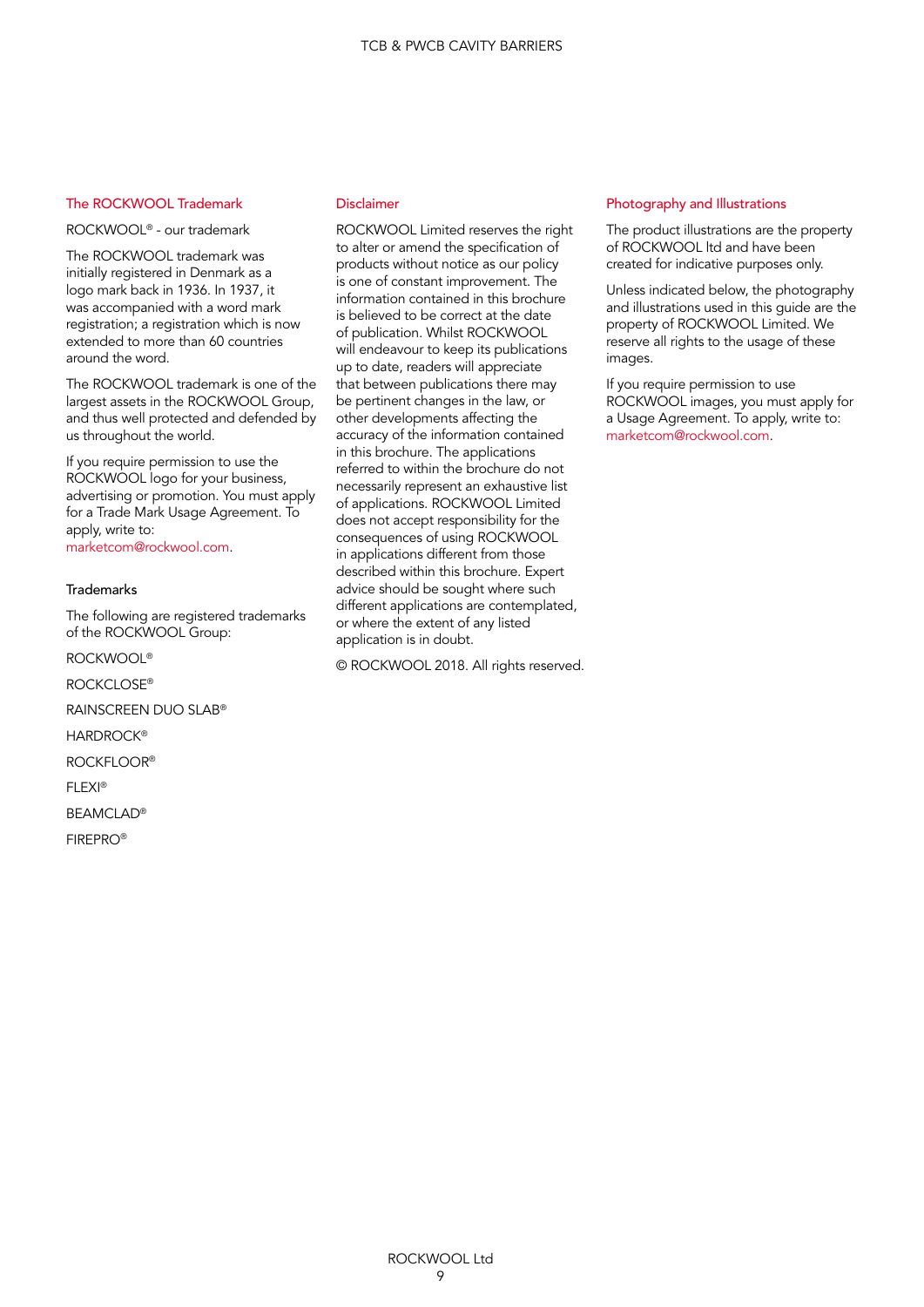# **Notes**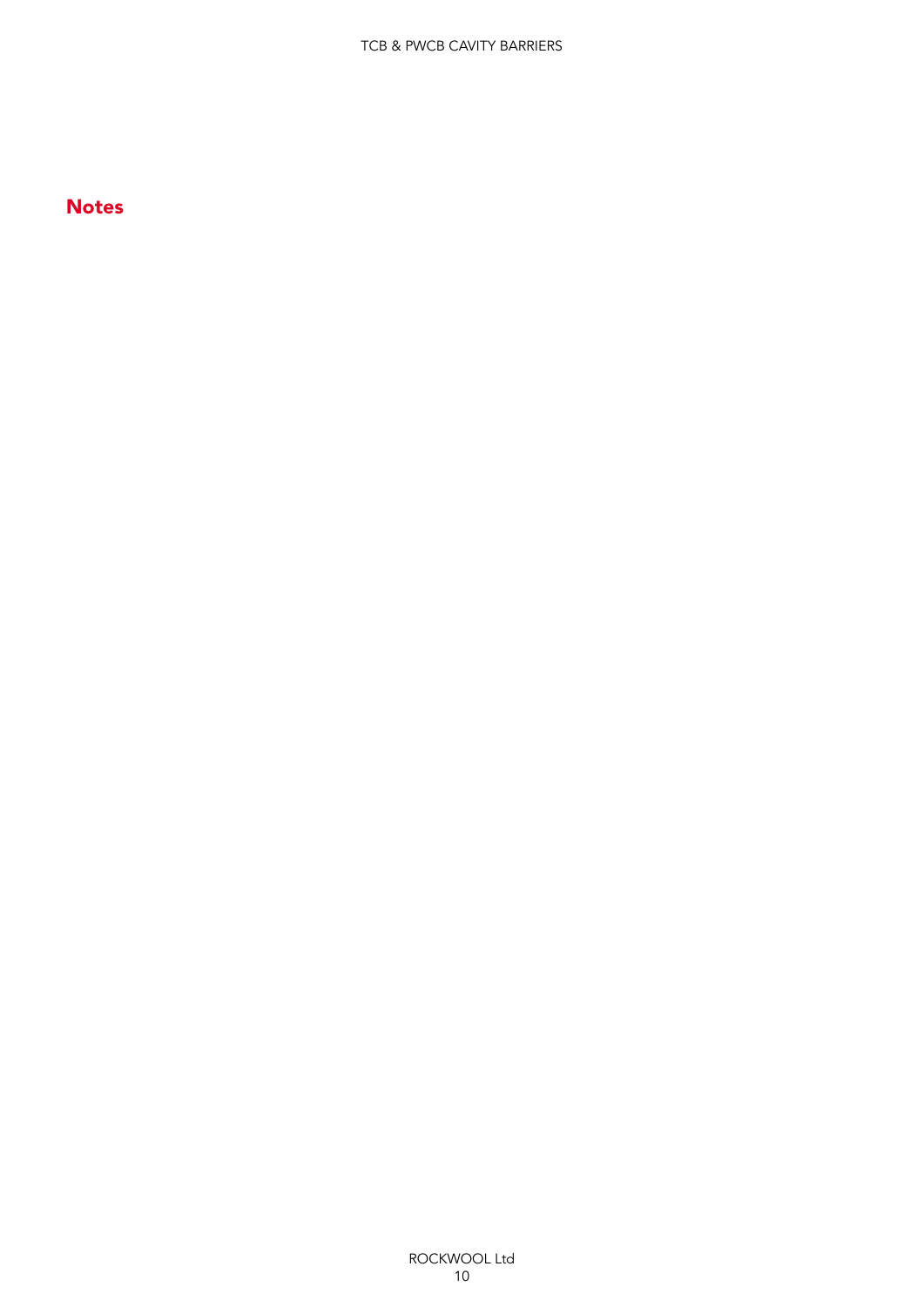# **Notes**